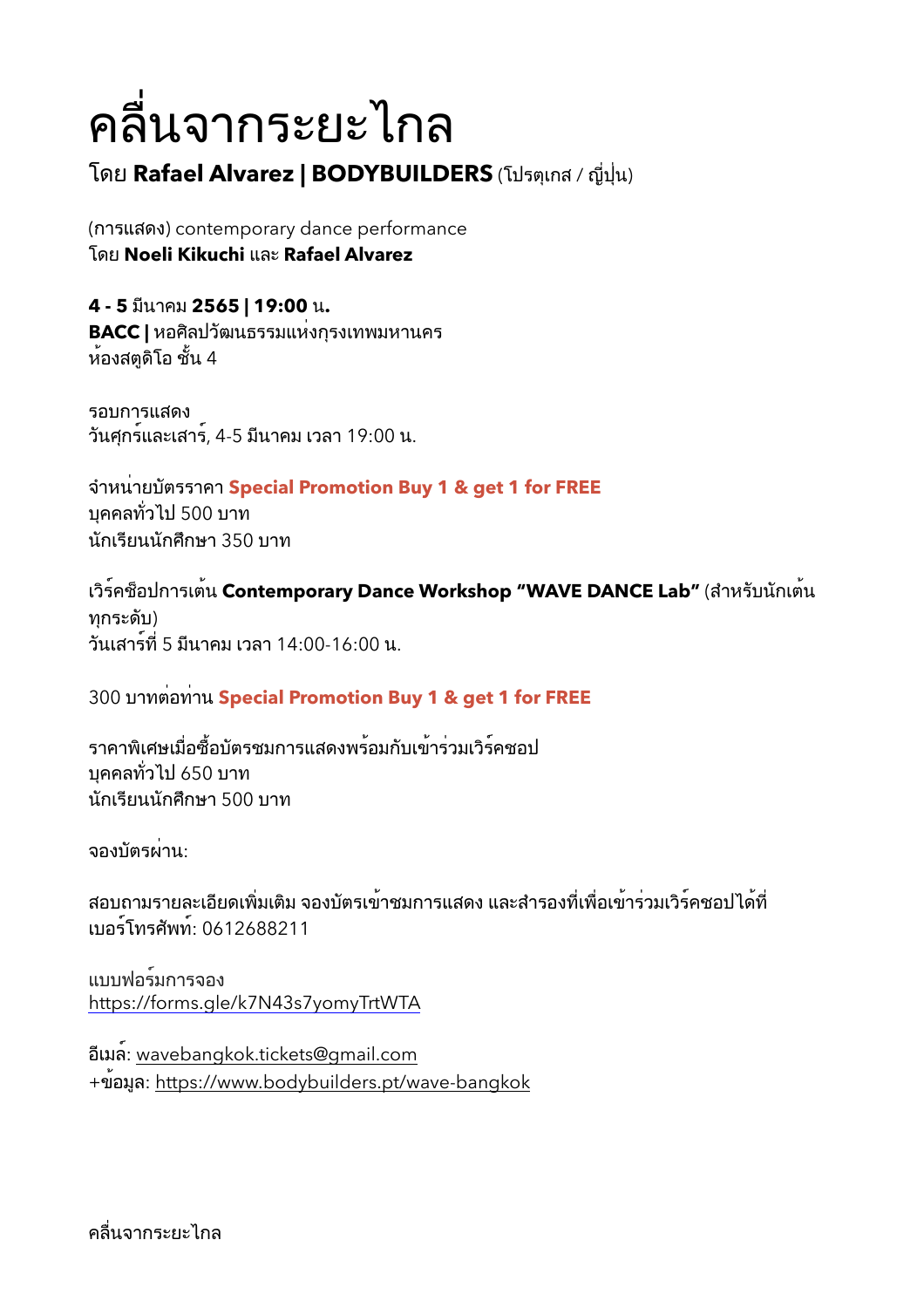ี่จากด้านหนึ่งสู่อีกด้านหนึ่ง ร่างทั้งสองแล<sup>่</sup>นไปในความเงียบพร้อมการเต<sup>้</sup>นอย่างเปราะบางซึ่งเป็นคลื่น ี และกระแสของการเผชิญหน้ าและความขัดแย้ง ทั้งใกล้และไกล นักดำน้ำทั้งสองค้นพบตั วเองใน ิบทสนทนาที่มองไม่เห็นของความทรงจำและเรื่องราวที่ย่ำยีจินตนาการ ของเรา การออกแบบท่าเต้น ึกระดาษที่ดึงมาจากการเต<sup>้</sup>นรำแบบเปิดของความรู้สึกและการดำน้ำในการอ่านอื่น ๆ - ไกลและใกล<sup>้</sup><br>ใกล<sup>้</sup>กว่าไกล ตะวันออกและตะวันตก ทั้งสองด้านของมหาสมุทร ทำให**้เกิดทะเลแห่งภาพลวงตาขึ้น** ูบนผิวน้ำ แล<sup>้</sup>วพวกคลื่นนั้นได้สร้างบริเวณสำหรับการเผชิญหน<sup>้</sup>า (ของอีกคลื่นหนึ่ง)

้ภาพเริ่มต้นเป็นแรงบันดาลใจให้เกิดการสร้างสรรค์ผลงานนาฏศิลป์ร่วมสมัยชิ้นนี้ แม้มองไม่เห็นแต่ มีอยู่คือ - "คลื่นลูกใหญ่ของคานาวากะ" (The Great Wave of Kanawaga) ผลงานอัน ์ โด่งดังของจิตรกรชาวญี่ปุ่น โฮคไซ (Hokusai) สร้างขึ้นในปีพ.ศ. 2373 และทำซ้ำช่วงปี พ.ศ. 2413 ้ผ่านชุดภาพพิมพ์หินโดยใช้ เทคนิคการพิมพ์แบบดังเดิมของญี่ปุ่นที่เรียกว่า Ukiyo (แปลอย่างตรงตัว ว่า โลกลอย)

่ ในโลกที่ลอยอย่นี้ ไม่มีอะไรเล็กเกินไปหรือไม่มีนัยสำคัญพอที่จะดึงความสนใจของเรา การแสดงเงา ี แบบเอกรงค์ การปลุกเร้า และหน้ากาก ซึ่งคลื่นโฮกุไซ (Hokusai) ยอมให้รวมเป็นหนึ่งเดียว เป็นการ ้เชื้อเชิญคู่ให้เดินทางไปในความความเงียบสงัด ในความมืดและในแสงสว่าง มีเพียงสององค<sup>์</sup>ประกอบนี้ - ร่างกายและกระดาษเปิดเผยในความเป็นพลาสติก ความเปราะบางและไม่เที่ยงตรง พิธีกรรมเชิงสัญ ้ลักษณ์ นามธรรม และจินตภาพที่ถกแช่อย่ในตะวันออกและตะวันตกในการอย่ร่วมกันของการอ่านและ ความหมาย ในที่ที่ยิ่งน้อยยิ่งดี .

ผู้กำกับศิลป<sup>์</sup>และออกแบบท่าเต<sup>้</sup>น: Rafael Alvarez ผ<sup>ู</sup>้แสดง: Rafael Alvarez and Noeli Kikuchi (ร้องโดย Yuta Ishikawa) การออกแบบแสง: Nuno Patinho ทิศทางทางเทคนิคและการทำงานของไฟ: Guilherme Pompeu ้ผู้ออกแบบฉากและเสื้อผ้า: Rafael Alvarez โปรดัคชั่นส์และธรการ: BODYBUILDERS | Rafael Alvarez ผู้ช่วยฝ่ายฉาก: Carlos Marques ผู้ช่วยประจำกรุงเทพและประชาสัมพันธ์: Kritanu Manokam

ผู้ร่วมสร้างสรรค์: 23 Milhas - Ílhavo & BODYBUILDERS | Rafael Alvarez ผู้สนับสนุนที่พักอาศัย: Le Carreau du Temple (ปารีส), Ryogoku Bear (ญี่ปุ่น), Rimbun Dahan (มาเลเซีย), Estúdios Vitor Córdon / CNB (ลิสบอน), O Espaço do Tempo (มอนเตมอโรโนโว)

ผู้สนับสนุนการจัดแสดง: หอศิลปวัฒนธรรมกรุงเทพ (กรุงเทพ) Carpintarias de São Lázaro (ลิสบัว), (เทศกาล) Citemor Festival (กอิงบรา), Armazém 22 / Kale (วิลาโนวาเดไกอา), Auditório Municipal Augusto Cabrita (บาเรโร), 23 Milhas / Teatro Vista Alegre (อิลฮาโว), Ryogoku Bear (โตเกียว), TPAM Performing Arts Meeting 2019 (โยโกฮามา), Wakabacho Wharf (โยโกฮามา)

ผู้สนับสนุนในญี่ปุ่น (2017-18): Camões - Portuguese Cultural Center in Tokyo / สถานทูตโปรตุเกสประจำประเทศญี่ปุ่น ผู้ให**้ความช่วยเหลือในการผลักดันสู่เวทีระดับน**านาชาติ (2017-18): (มูลนิธิ) Gulbenkian Foundation